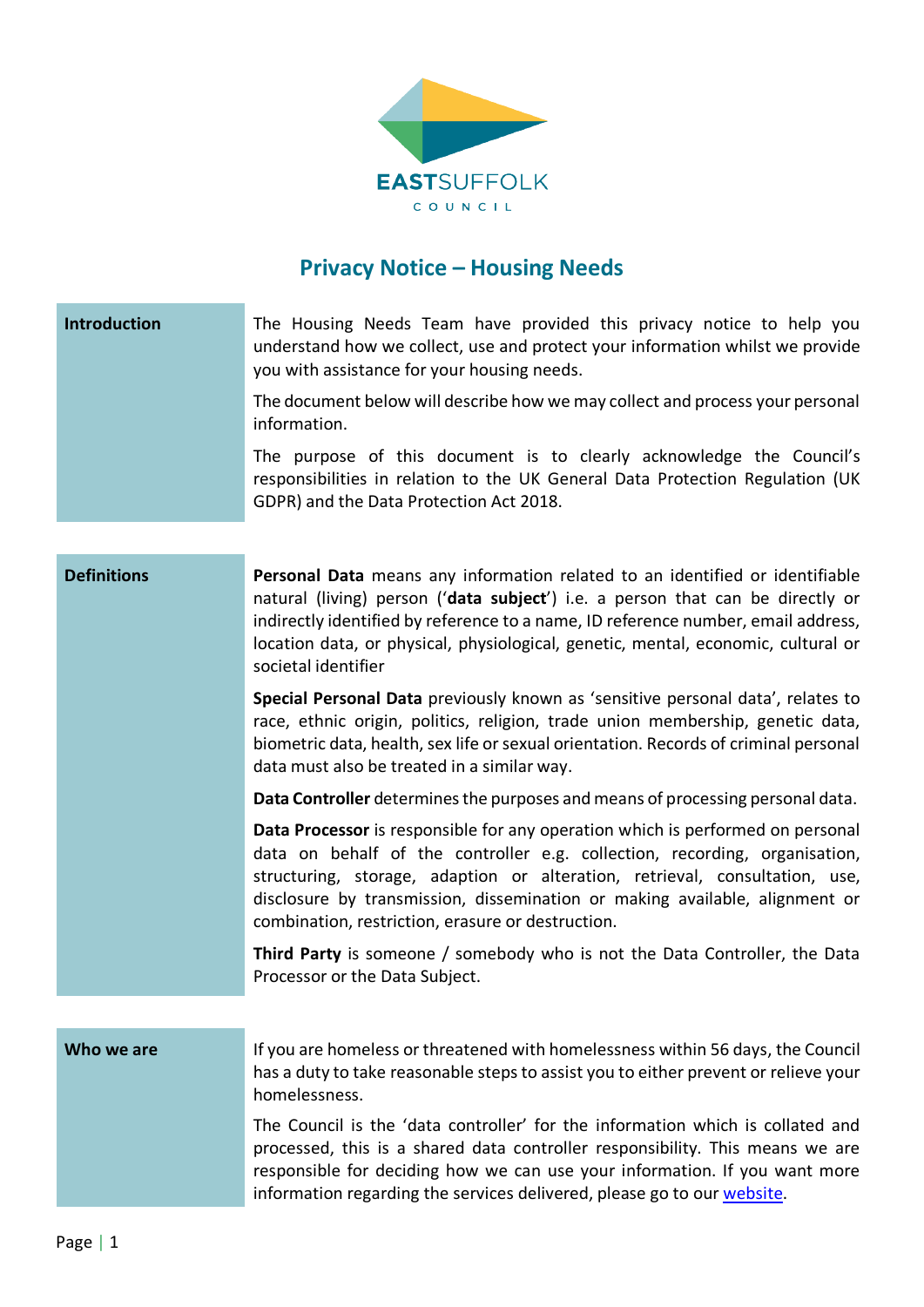|                             | The Council regards lawful and correct treatment of personal information as<br>critical to their successful operations, maintaining confidence between the<br>Council and those with whom they carry out business. The Council will ensure<br>that they treat personal information correctly in accordance with the law.                                                                                                       |
|-----------------------------|--------------------------------------------------------------------------------------------------------------------------------------------------------------------------------------------------------------------------------------------------------------------------------------------------------------------------------------------------------------------------------------------------------------------------------|
|                             | These services are a statutory duty. The Council has a duty to investigate your<br>circumstances under the Housing Act 1996 as amended by the Homelessness Act<br>2002 and the Homelessness Reduction Act 2017.                                                                                                                                                                                                                |
|                             | The Data Protection Officer for ESC is Siobhan Martin, Head of Internal Audit, and<br>can be contacted at dataprotection@eastsuffolk.gov.uk                                                                                                                                                                                                                                                                                    |
| How the law protects<br>you | UK GDPR says that we are allowed to use personal information only if we have a<br>proper reason to do so. More information on how the law protects you can be<br>found on the East Suffolk website.                                                                                                                                                                                                                            |
| <b>Our Responsibilities</b> | UK GDPR provides us with main responsibilities for processing personal data.<br>All personal information provided by you is held securely and in confidence by us                                                                                                                                                                                                                                                              |
|                             | in our computerised and other records. When we process your personal<br>information, we do so in compliance with UK GDPR.                                                                                                                                                                                                                                                                                                      |
|                             | For further information on our responsibilities, please see the <b>East Suffolk</b><br>website.                                                                                                                                                                                                                                                                                                                                |
| <b>Your Rights</b>          | The UK GDPR provides you with the following rights:                                                                                                                                                                                                                                                                                                                                                                            |
|                             | 1. The right to be informed<br>2. The right of access<br>3. The right to rectification<br>4. The right to erasure<br>5. The right to restrict processing<br>6. The right to data portability<br>7. The right to object<br>8. Rights in relation to automated decision making<br>9. The right to withdraw consent<br>10. The right to complain<br>Requests in relation to your rights with regards to the personal data we hold |
|                             | should be made verbally or in writing to the Data Protection Officer.<br>For further information on your rights, please see the East Suffolk website.                                                                                                                                                                                                                                                                          |
|                             |                                                                                                                                                                                                                                                                                                                                                                                                                                |

**Your responsibilities** You are responsible for making sure you give us accurate and up to date information, and to let us know if any personal information we hold is incorrect.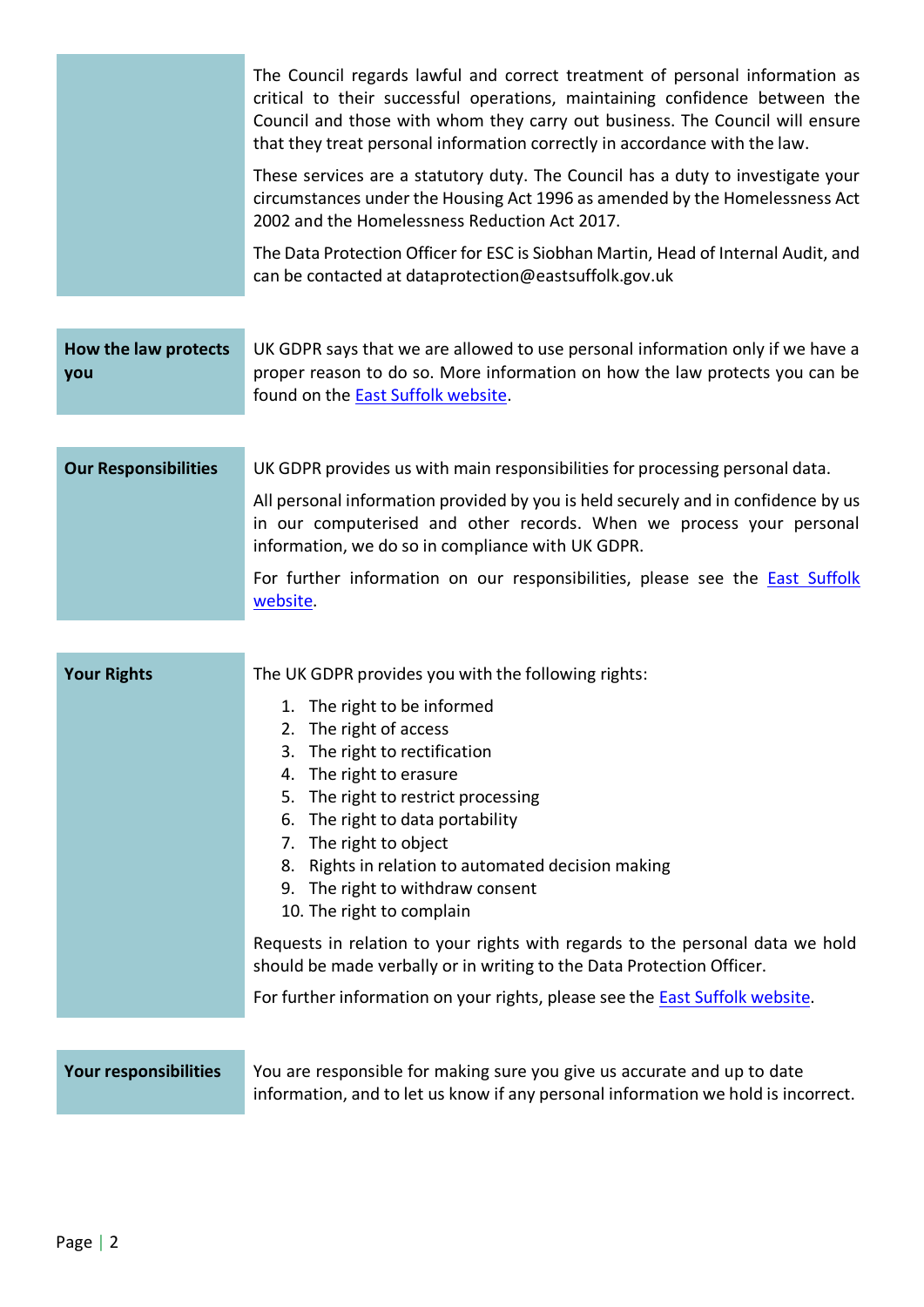| When do we collect<br>information about<br>you? | We collect information about you from different places, including:                                                                                                                                                                                                                                                                                                                                                                                                                                                                                                                                                                                                                                                                                                                                                                                                                                                                                                                                                                                                                                                                                                                                                                                                                               |
|-------------------------------------------------|--------------------------------------------------------------------------------------------------------------------------------------------------------------------------------------------------------------------------------------------------------------------------------------------------------------------------------------------------------------------------------------------------------------------------------------------------------------------------------------------------------------------------------------------------------------------------------------------------------------------------------------------------------------------------------------------------------------------------------------------------------------------------------------------------------------------------------------------------------------------------------------------------------------------------------------------------------------------------------------------------------------------------------------------------------------------------------------------------------------------------------------------------------------------------------------------------------------------------------------------------------------------------------------------------|
|                                                 | The information is collected at the point that the person is either referred<br>by a third party, or has made contact with the Council either in person to<br>Customer Services, or through generic e-mail/telephone or web<br>messaging.<br>This initial information is shared between Customer Services and the<br>Housing Needs Team and placed on the Customer Services database and<br>the Civica homelessness data/case management system. The information<br>provided at a follow-up interview is also placed on the data/case<br>management system which is then used to determine the local authority's<br>statutory duty. When carrying out investigations we will contact, former<br>and current landlords, family members, friends, housing providers,<br>support agencies, charitable organisations, any other sources within the<br>council, other council departments, Social Care, Department of Work and<br>Pensions, GPs, NHS Foundation Trust, Clinical Commissioning Group<br>Police and Probation Services as appropriate.<br>Some Statutory Public Bodies, such as prisons or hospitals, now have a<br>Duty to Refer to the relevant Housing Authority if the person is<br>threatened with homelessness under Section 213B Duty of the<br>Homelessness Reduction Act 2017. |
| <b>What information do</b>                      | The information about you which we will maintain will include:                                                                                                                                                                                                                                                                                                                                                                                                                                                                                                                                                                                                                                                                                                                                                                                                                                                                                                                                                                                                                                                                                                                                                                                                                                   |
| we maintain?                                    | Name<br>$\bullet$                                                                                                                                                                                                                                                                                                                                                                                                                                                                                                                                                                                                                                                                                                                                                                                                                                                                                                                                                                                                                                                                                                                                                                                                                                                                                |
|                                                 | Date of birth<br>٠                                                                                                                                                                                                                                                                                                                                                                                                                                                                                                                                                                                                                                                                                                                                                                                                                                                                                                                                                                                                                                                                                                                                                                                                                                                                               |
|                                                 |                                                                                                                                                                                                                                                                                                                                                                                                                                                                                                                                                                                                                                                                                                                                                                                                                                                                                                                                                                                                                                                                                                                                                                                                                                                                                                  |
|                                                 | Personal details of other household members<br>$\bullet$                                                                                                                                                                                                                                                                                                                                                                                                                                                                                                                                                                                                                                                                                                                                                                                                                                                                                                                                                                                                                                                                                                                                                                                                                                         |
|                                                 | Gender<br>$\bullet$                                                                                                                                                                                                                                                                                                                                                                                                                                                                                                                                                                                                                                                                                                                                                                                                                                                                                                                                                                                                                                                                                                                                                                                                                                                                              |
|                                                 | Last known address<br>$\bullet$                                                                                                                                                                                                                                                                                                                                                                                                                                                                                                                                                                                                                                                                                                                                                                                                                                                                                                                                                                                                                                                                                                                                                                                                                                                                  |
|                                                 | National Insurance Number<br>6 Year tenancy history                                                                                                                                                                                                                                                                                                                                                                                                                                                                                                                                                                                                                                                                                                                                                                                                                                                                                                                                                                                                                                                                                                                                                                                                                                              |
|                                                 | Reasons why you are in housing need                                                                                                                                                                                                                                                                                                                                                                                                                                                                                                                                                                                                                                                                                                                                                                                                                                                                                                                                                                                                                                                                                                                                                                                                                                                              |
|                                                 | Third party evidence from support agencies, former and current<br>landlords, family members housing providers, charitable organisations,<br>other council departments, Social Care, Department of Work and<br>Pensions, GPs, NHS, Police and Probation Services.                                                                                                                                                                                                                                                                                                                                                                                                                                                                                                                                                                                                                                                                                                                                                                                                                                                                                                                                                                                                                                 |
|                                                 | Medical evidence confirming level of vulnerability (this may include                                                                                                                                                                                                                                                                                                                                                                                                                                                                                                                                                                                                                                                                                                                                                                                                                                                                                                                                                                                                                                                                                                                                                                                                                             |
|                                                 | COVID-19 Vaccination status, any medically diagnosed conditions and<br>medication prescribed)                                                                                                                                                                                                                                                                                                                                                                                                                                                                                                                                                                                                                                                                                                                                                                                                                                                                                                                                                                                                                                                                                                                                                                                                    |
|                                                 | Proof of identity<br>٠                                                                                                                                                                                                                                                                                                                                                                                                                                                                                                                                                                                                                                                                                                                                                                                                                                                                                                                                                                                                                                                                                                                                                                                                                                                                           |
|                                                 | Confirmation of immigration status<br>٠                                                                                                                                                                                                                                                                                                                                                                                                                                                                                                                                                                                                                                                                                                                                                                                                                                                                                                                                                                                                                                                                                                                                                                                                                                                          |
|                                                 | Proof of homelessness<br>$\bullet$                                                                                                                                                                                                                                                                                                                                                                                                                                                                                                                                                                                                                                                                                                                                                                                                                                                                                                                                                                                                                                                                                                                                                                                                                                                               |
|                                                 | Landlord reference<br>$\bullet$                                                                                                                                                                                                                                                                                                                                                                                                                                                                                                                                                                                                                                                                                                                                                                                                                                                                                                                                                                                                                                                                                                                                                                                                                                                                  |
|                                                 | <b>Personal statements</b><br><b>Evidence of financial status</b>                                                                                                                                                                                                                                                                                                                                                                                                                                                                                                                                                                                                                                                                                                                                                                                                                                                                                                                                                                                                                                                                                                                                                                                                                                |

## **How do we use your information?**

We will be using your information to determine the level of assistance and help you will be entitled to under Part 7 of the Housing Act 1996 (as Amended by the Homelessness Act 2002 and the Homelessness Reduction Act 2017.